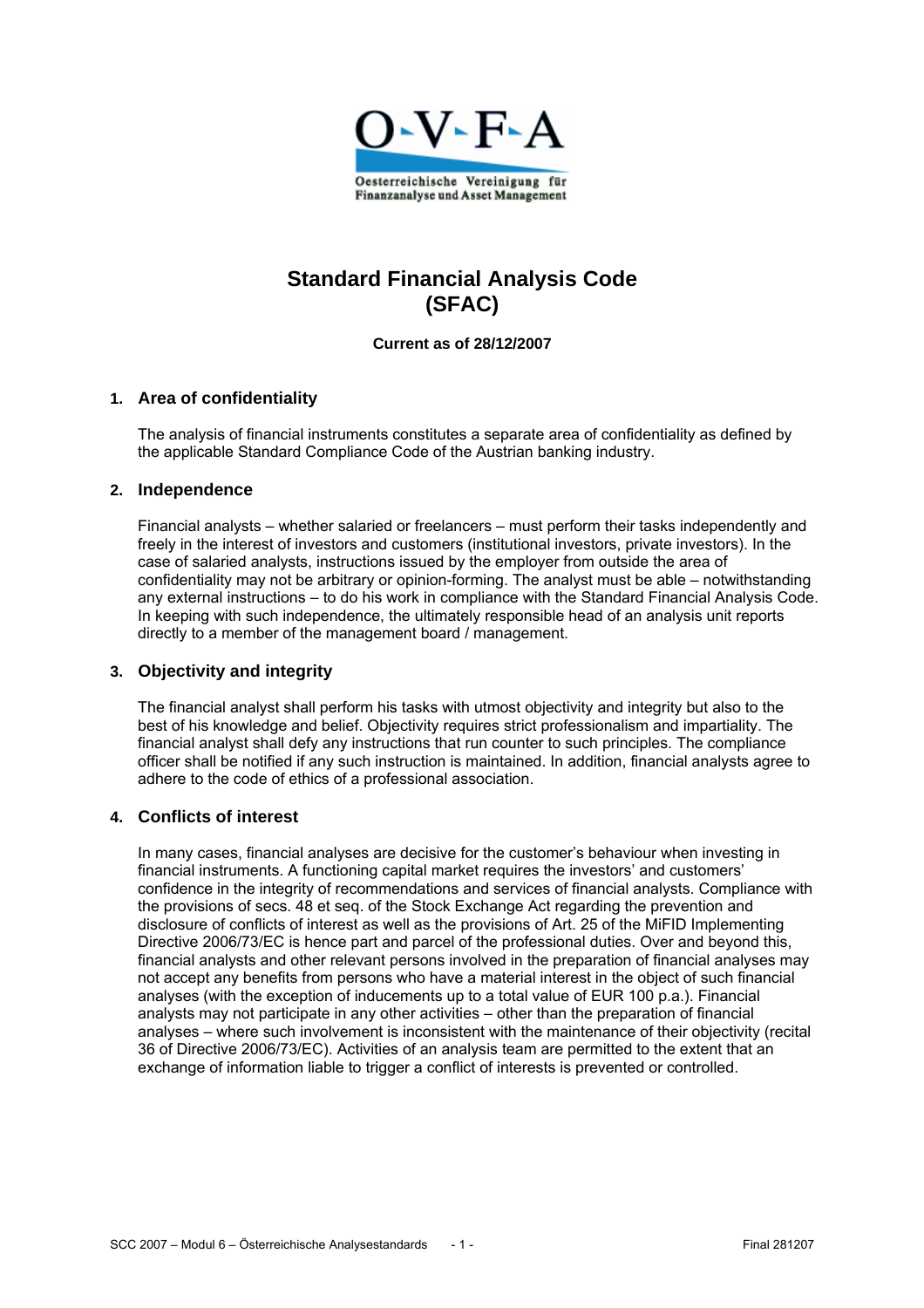#### **5. Transparency**

The analysis shall specify the basic principles applicable for the preparation of an analysis and the evaluation method applied. In case the disclosure is not in proportion with the length of the analysis, at least a reference to the analyst's or to the analysing financial services provider's relevant website shall be included, where such information can be obtained. In such a case, it must be ensured that the interested parties can find such data easily. Any conflicts of interest must also be disclosed.

The analysis shall include a note indicating that it was prepared based on the Austrian Analysis Standards (SFAC and minimum standards).

#### **6. Expertise / personal responsibility**

The financial analyst shall always perform his tasks with utmost professionalism. Performance of financial analyses requires adequate professional expertise and practical experience. Relevant professional training with an international certificate (e.g. CEFA, CFA, CIIA) is desirable. Furthermore, membership in a professional association (e.g., in the ÖVFA or Austrian Association for Financial Analysis and Asset Management) is recommended. These generally accepted principles of financial analysis shall be applied by each financial analyst at his own initiative.

#### **7. Collection of information**

The financial analyst shall be required to use current and high-quality information, which shall be obtained comprehensively and carefully and should cover all major influencing factors.

#### **8. Compliance with market standards**

Analyses regarding financial instruments shall be prepared taking into account the relevant market standards (e.g., minimum standards for financial analyses of the ÖVFA). In principle, the financial analysis shall be flawless, in compliance with applicable laws and regulations and be performed in accordance with generally accepted financial analysis methods. It is not possible for analyses to be safe as such, but they can be plausible and must be consistent with the generally accepted financial analysis methods.

#### **9. Remuneration**

Notwithstanding the provisions of employment law, the remuneration of a financial analyst should be independent from the results of the investment banking units. Performance-related components, for instance, should be based on the quality of analysis, accuracy of recommendation and clarity of presentation.

#### **10. Proprietary transactions**

Proprietary trading of financial analysts with financial instruments managed by themselves shall be subject to the provisions of the Standard Compliance Codes of the Austrian banking industry, in particular to the Guidelines for Transactions by Employees in Credit Institutions, as amended. Each credit institution or securities services company shall be free to set forth stricter rules for their employees. In principle – taking into account Art. 25 (2) sub-paras. a) and b) of Directive 2006/73/EC – it is recommended that analysts do not hold financial instruments of companies they themselves manage. If this is the case, however, this fact must be disclosed.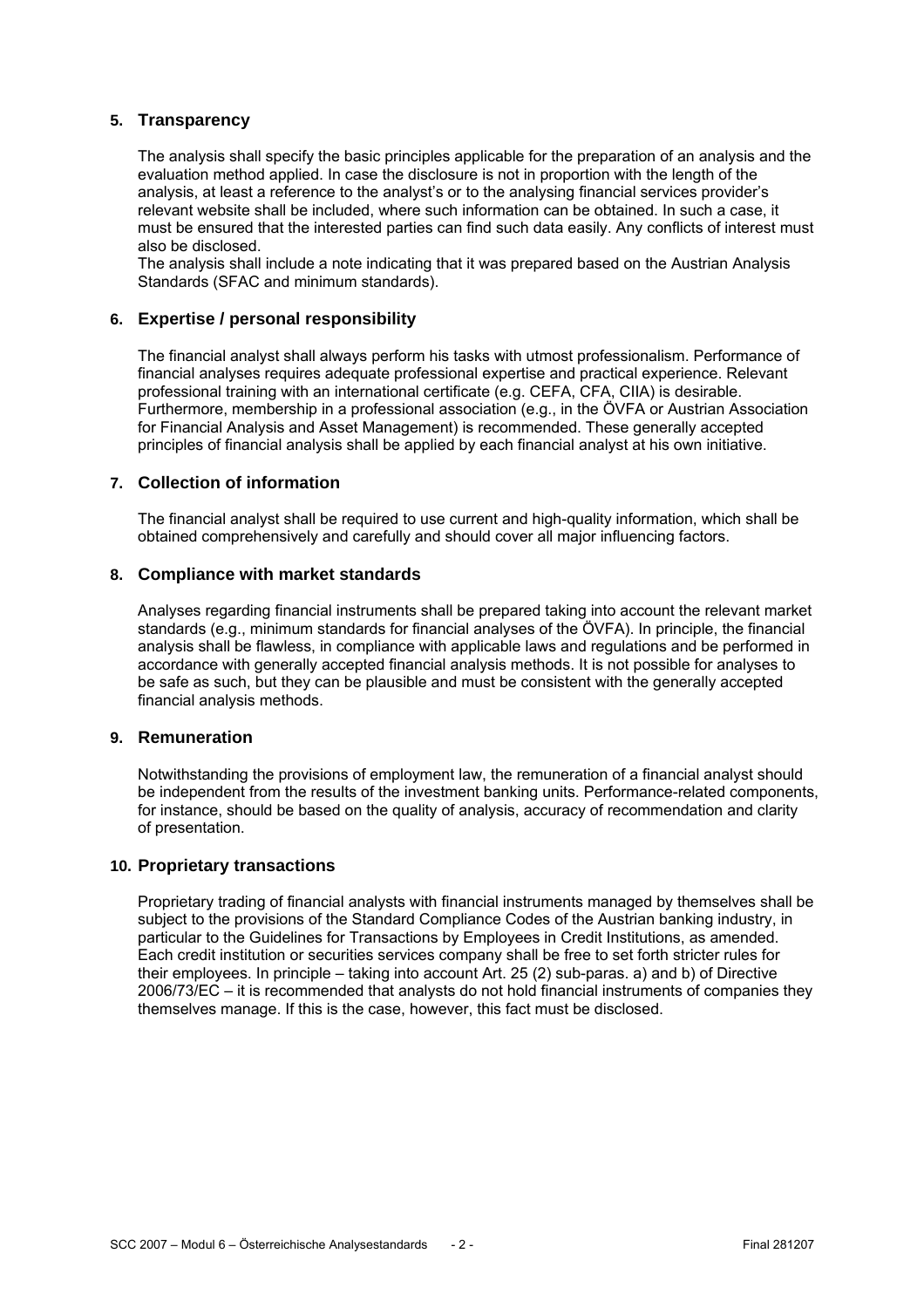

# **Minimum Financial Analysis Standards Current as of 20 October 2006**

# **1. Scope of application**

For these Minimum Standards, financial analyses or recommendations are defined as follows:

Financial analysis serves to select or review financial instruments for investment purposes and thus provides the basis for well-founded investment decisions. It is based on a systematic investigation and assessment of financial instruments, their issuers as well as the decision-relevant environment performed in compliance with specific criteria. The task of a financial analysis is to provide information on the one hand and a forecast on the other. A sell-side analysis contains direct or indirect recommendations regarding the investment decision. Art. 24. (1) sub-para. b) of Directive 2006/73/EC clearly states that a financial analysis does not constitute investment advice as defined in MiFID 2004/39/EC.

Financial analyses are prepared by an independent analyst, a securities company, any other persons whose main task is to prepare financial analyses or a natural person working for one of said institutions under an employment agreement or similar. As part of their analysis, analysts rely on published or publicly accessible information, possibly also on information provided directly by the issuer.

Secondary analyses are financial analyses prepared mainly on the basis of data or documents from third parties (e.g., consensus profit estimates, third-party analyses, etc.). Depending on the type and scope of the secondary analysis product, these Minimum Standards shall apply analogously.

A direct recommendation comprises the analyst's investment opinion and thus is the result of the financial analysis of one or several financial instruments or issuers of financial instruments, including a current and future assessment of the value or price of such instruments. An indirect recommendation does not include an explicit investment opinion, but provides a basis which a reasonable investor can use to derive an investment recommendation for himself.

Financial analyses or recommendations are made available in a wide variety of forms and at different points in time. Their design may be very varied. Distinctions are made based on:

- Form and modality of presentation (in writing: printed or electronically; orally as part of presentations and public appearances);
- Frequency (periodically or occasionally due to new events);
- Scope (extensive base analyses or summary analysis and comments), as individual analyses or as part of aggregated analyses;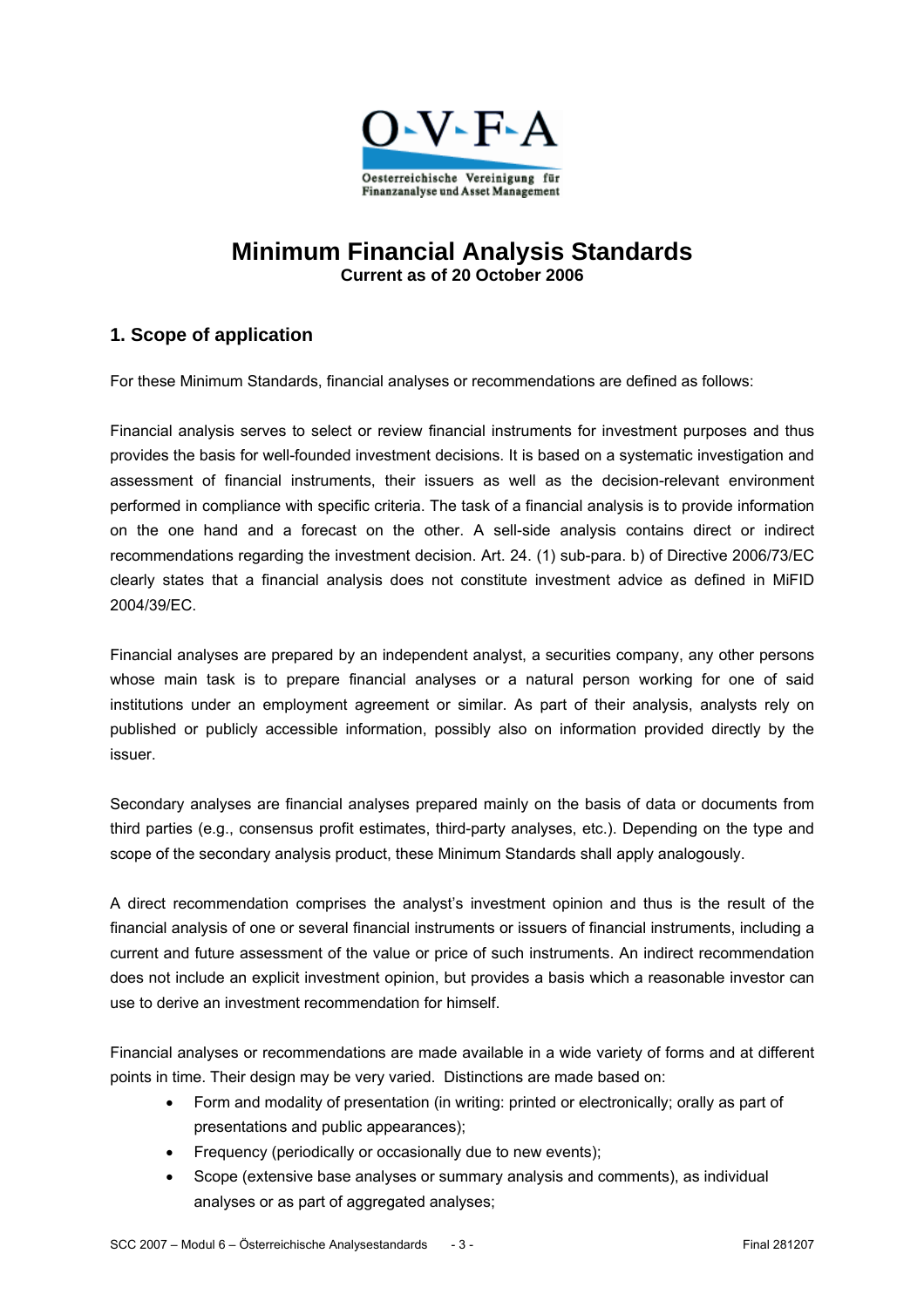- Investor group (private investors, institutional investors, the media);
- Primary market or secondary market;
- Equity investments, interest-bearing securities or other financial instruments;
- Type of analysis activity (primary research or secondary research).

Notwithstanding the statutory requirements and regardless of the respective characteristics of the financial analysis products, the preparation requirements set forth in the standards below (information gathering and processing, dissemination) also apply to financial analyses.

The quality of the report ultimately depends on the quality of the preparation process. Well-founded, structured and systematic preliminary work is therefore indispensable particularly for summary analyses and comments or for public appearances and detailed base analyses. The following requirements therefore describe the main quality stages of the process chain required for drawing up of a well-founded financial analysis. A systematic process of information gathering and the structured processing of information are essential – regardless of the form and of the target group the financial analysis/recommendation addresses. A comprehensive evaluation of the data and information, by way of the business model for instance, forms an indispensable step along the financial analysis process chain, even if such detailed evaluation are only published in the case of a base analysis due to its scope.

Financial analyses, which exclusively serve internal (bank) purposes and thus are usually not intended for publication, are not subject to these standards, notwithstanding the applicability of individual principles set forth in this paper.

These standards do not concern the marketing notifications in accordance with Art. 24 (2) of Directive 2006/73/EC or mere marketing notifications by issuers and their distributions which do not contain any recommendations as defined in Directive 2004/39/EC (e.g. promotional or other information material for sales support). This information does not fall under the definition of financial analyses, but is subject to the special information and prospectus obligations under civil and capital market law. This applies to complete sales prospectuses containing all relevant information and also to – apparently incomplete – partial information in the form of newspaper adverts, abstracts, flyers, etc.

The standards do not aim at standardising financial analyses products; rather, analysts are free to design their studies as long as the minimum requirements are met.

The directives apply as rules of professional conduct and thus do not directly affect the civil law relationship under statutory provisions and agreements between customers and analysts or their employers.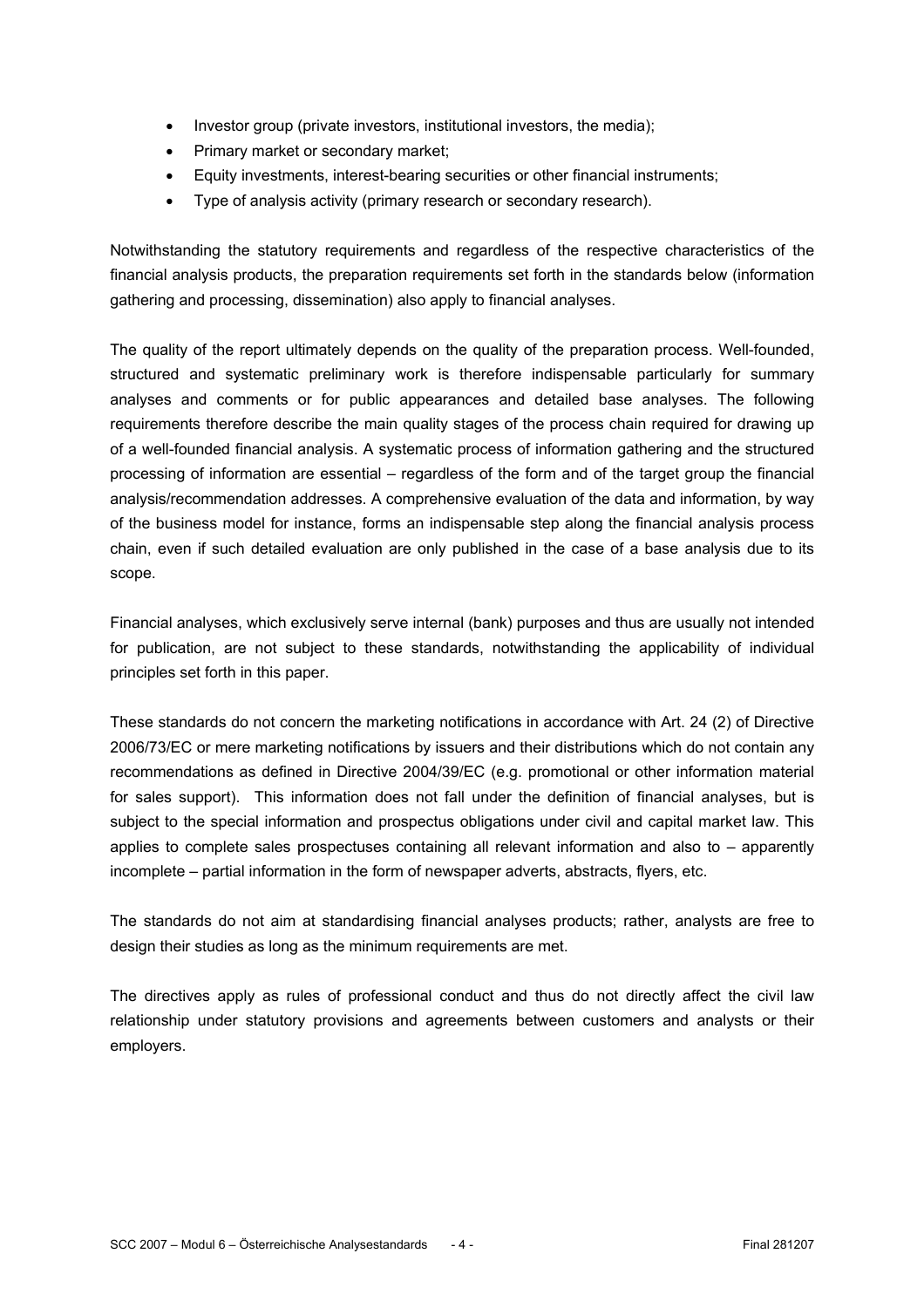# **2. General requirements of financial analysis**

Notwithstanding the statutory provisions in sec. 48 of the Stock Exchange Act, the Standard Financial Analysis Code (SFAC), as amended, provides the framework for the proper preparation of financial analyses.

#### **2.1. Stating authors, professional standards and the competent regulatory authority**

The financial analysis must provide the name and professional qualifications of the person authoring a financial analysis and, in case of securities companies and credit institutions, the competent regulatory authority.

The analysis shall include a note indicating that it was prepared based on the Austrian Analysis Standards (SFAC and minimum standards).

### **2.2. Organisation for the prevention of conflicts of interest**

By way of internal organisational and communication rules, companies preparing financial analyses or independent financial analysts shall ensure the prevention of conflicts of interest and the implementation of "Chinese Walls".

#### **2.3. Quality management**

Prior to submission, base analyses, IPO analyses analysis updates as well as secondary analyses must be double checked and approved by a qualified professional from inside or outside the company. In so doing, the plausibility of the contents of a financial analysis, compliance with provisions of capital market law and with SFAC as well as these minimum standards shall be reviewed. However, the author shall bear sole responsibility for the final contents of the financial analysis. Assumptions and estimates resulting in the forecast model and business appraisal must be documented.

#### **2.4. Reference to external sources**

Financial analysts shall not make unauthorised use of third party services or publications. To the extent that they use third party services and publications in their financial analysis in an authorised and appropriate manner, they must identify the source.

#### **2.5. Disclaimer**

Any financial analysis/recommendation must make reference to the limitations of liability (disclaimer). The respective national statutory provisions must be observed.

### **2.6. Documentation**

The proper documentation and storage of the material used for preparing a base analysis or IPO analysis shall be ensured.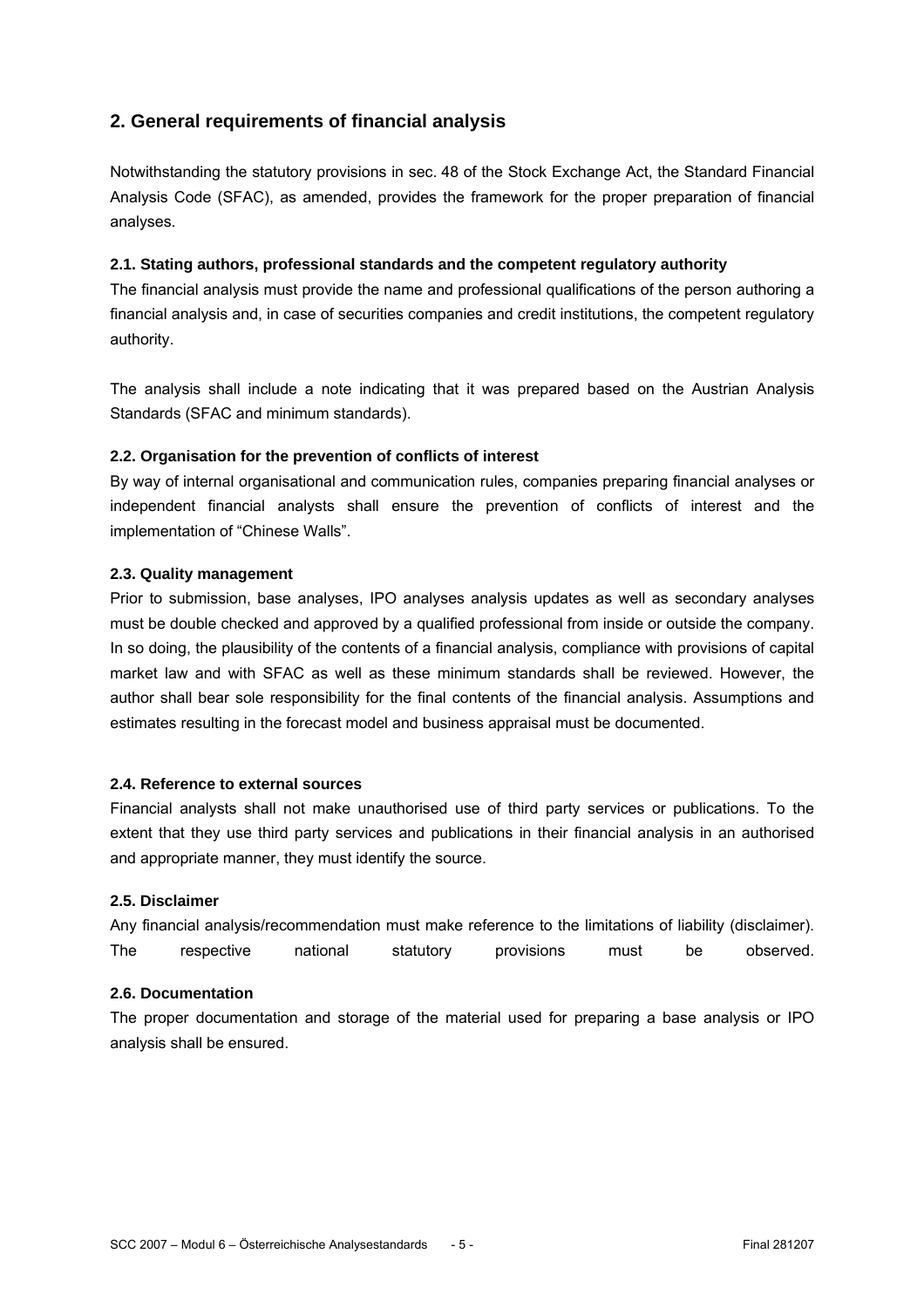# **3. Contents of a financial analysis**

The following information relates to the required contents of a base analysis. Special characteristics of other financial analysis products which have also undergone the process of analysis will be dealt with separately in Chapter 4.

### **3.1. Executive summary/investment case**

The executive summary summarises core statements, conclusions and investment recommendation.

#### **3.2. Strengths/weaknesses analysis**

The strengths-weaknesses analysis (SWOT - strengths, weaknesses, opportunities, threats) shall include the major strengths/weaknesses as well as opportunities/risks of the analysed company within its industry. In so doing, industry-specific competition is analysed, among other aspects, based on factors such as price, product quality and potential, selling capacity, product differentiation in order to better determine the market position of the analysed company. Factors such as management, organisation and cost structure as well as productivity should also be taken into account.

### **3.3. Assessment**

The assessment shall be based on the generally accepted methods of financial analysis and business appraisal. The assessment procedures applied as well as all the data required for the openness of valuation must be published as a matter of principle. If several different assessment methods are applied resulting in different values or ranges, the determined values shall be compared using an adequate form of presentation. The selection of the final value or of the final range must be specified. The relevant sensitivity analysis shall only refer to the discount interest rate used and to the expected growth rate in a DFC model.

No comparison needs to be made if additional assessment methods are applied along with a central assessment, but these are not used for an independent assessment but only for the purpose of controlling and classifying the already established value.

Generally, methodical continuity should ensured. Any deviations from such methodical continuity must be justified.

#### **3.4. Company profile**

The company profile should reflect the main benchmark data of corporate development, object of the company and the business model. A detailed description is expedient particularly if the company was previously not listed or if the analyst included it in the his coverage for the first time.

#### **3.5. Management**

The management analysis should primarily take into account the qualification and professional experience in the relevant industry.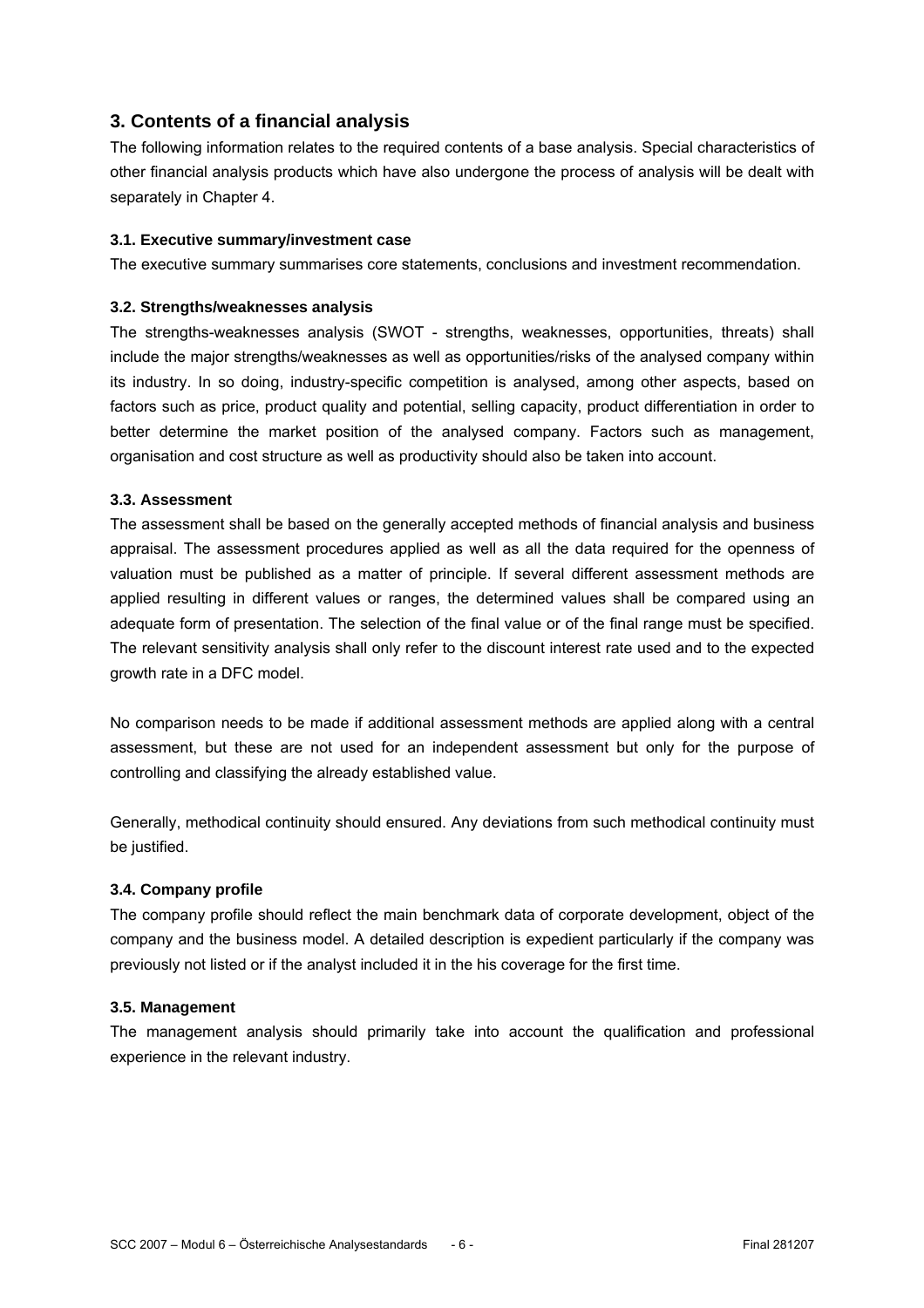#### **3.6. Corporate governance**

The corporate governance analysis should be used to render transparent the structures and processes of company leadership, management and control. The base analysis should therefore check whether the internationally or nationally recognised standards of responsible corporate governance are applied. In any event, the analysis must indicate whether the issuer recognises the respective applicable local corporate governance code.

#### **3.7. Shareholder structure**

The shareholder structure is included mainly to show the influence and any conflicts of interest of the various shareholder groups.

#### **3.8. Market and competition analysis**

The market environment sets the framework conditions for the company's future economic success. The analysis should primarily examine with the following issues:

• Products

.

- Market shares
- Growth opportunities and risks
- Market entry barriers
- Competitors and competitive conduct
- Position of buyers and suppliers
- Industry development and industry attractiveness

#### **3.9. Fundamental analysis/forecast model**

The fundamental analysis examines the company's essential indicators (income figures, balance sheet structure, liquidity, capital gearing). The financial analyst should show up special accounting characteristics as well as deviations from the industry's usual relations specific of the company in terms of the income statement, cash flow statement and valuations in the balance sheet. References shall be made to any risks outside the balance sheet (contingent liabilities, leasing transactions, pension underfunding). After a critical appraisal of historic data, forecasts shall be explained.

A prerequisite for determining the company value is the critical examination of the company's planning and forecast figures. A closed forecast model requires that income statement, cash flow development as well as assets and liabilities in the balance sheet are shown. Only a closed forecast model for a period of at least two forecast years allows for an adequate presentation or estimate of the financial effects on corporate development.

#### **3.10. Investment recommendation**

As a matter of principle, the base analysis contains a general investment recommendation for investors (cf. sec. 1 above). This may either be an absolute or a relative recommendation. An absolute recommendation exclusively concerns the expected price development of the analysed company, whereas a relative recommendation includes the price performance in relation to an index (market/industry) as valuation benchmark. The investment recommendation is a snapshot only. If general conditions change, a re-evaluation should be undertaken. Such re-evaluation shall be justified. Investment recommendations should therefore be subjected to a continuous evaluation process. *After the fact, it* is only possible to prove whether a base analysis was carried out diligently and in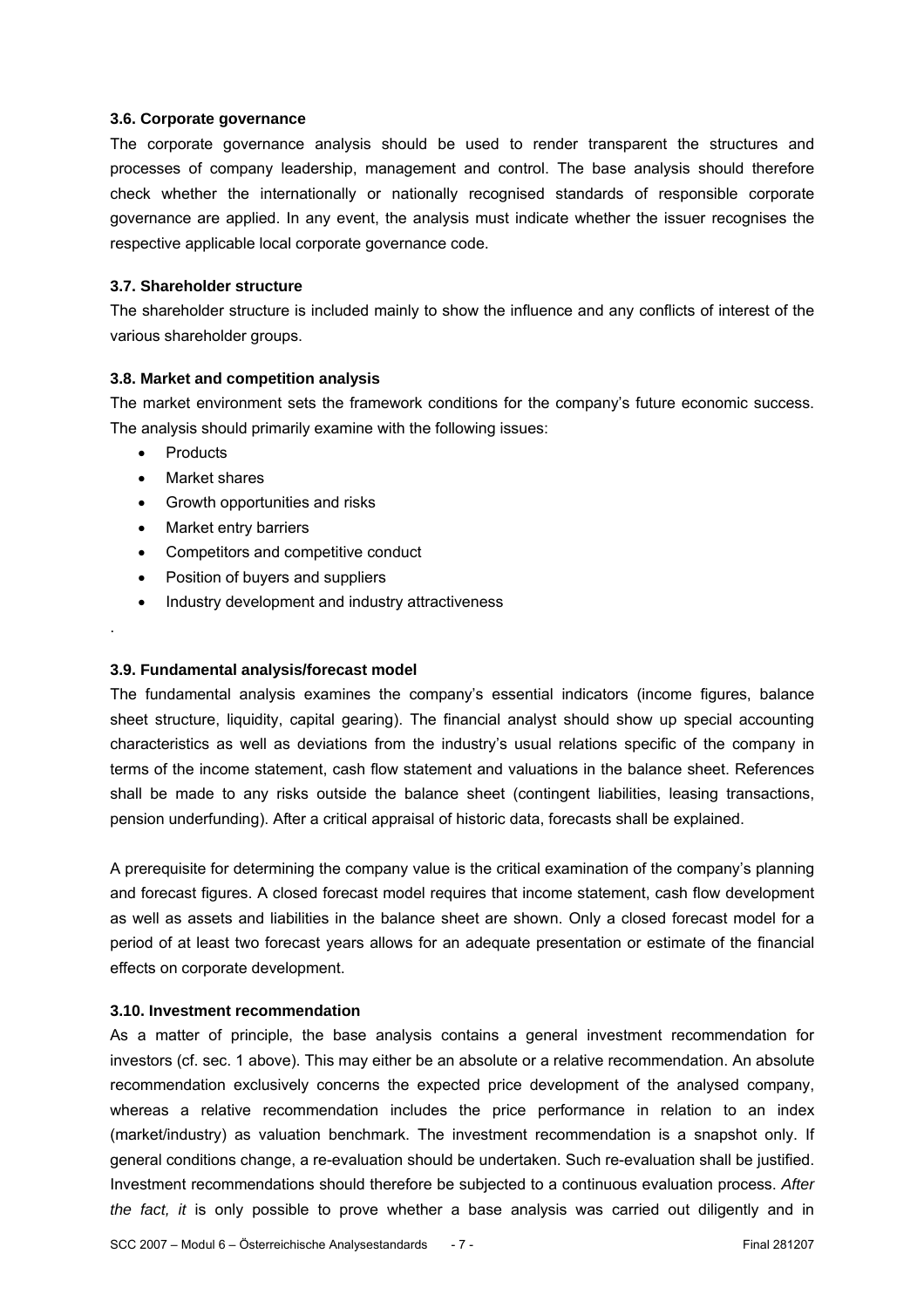compliance with prevailing market practice. Any investment recommendation derived from a financial analysis may be proven wrong after the event by the performance of the market and company.

The recommendation may be classified e.g. on a five- or three-stage scale. The scale must be documented in the financial analysis. The scale for an absolute and relative recommendation, for instance, may be structured as follows:

Recommendation/investment opinion expected price development

| >15%                       |
|----------------------------|
| $> 5\% \le 15\%$           |
| between $-5\%$ and $+5\%$  |
| between $-5\%$ and $-15\%$ |
| $> -15%$                   |
|                            |

If a relative recommendation is issued, the respective reference index must be published. Any investment recommendation includes information about the time horizon to which it refers. Usually the time horizon involves a period of 6 to 12 months. In the case of a re-evaluation due to changes - e.g., because of corporate news, changes in the competitive environment or attainment of the target price reasons shall be provided together with the new investment recommendation. Any discontinuance of coverage shall be notified with a statement of the reasons for discontinuance.

## **4. Products**

This section sets forth the minimum contents of individual financial analysis products; they include the products specified in subsections 4.1 to 4.5 as well as those listed in the table. The attached table of financial analysis products constitutes an integral part of these minimum standards.

#### **4.1. Base analysis**

Base analyses are extensive and complete financial analyses of the relevant securities or companies explicitly containing all essential aspects of relevance for the assessment. Base studies are prepared when an analyst takes up coverage or when corporate structures or the market environment change significantly.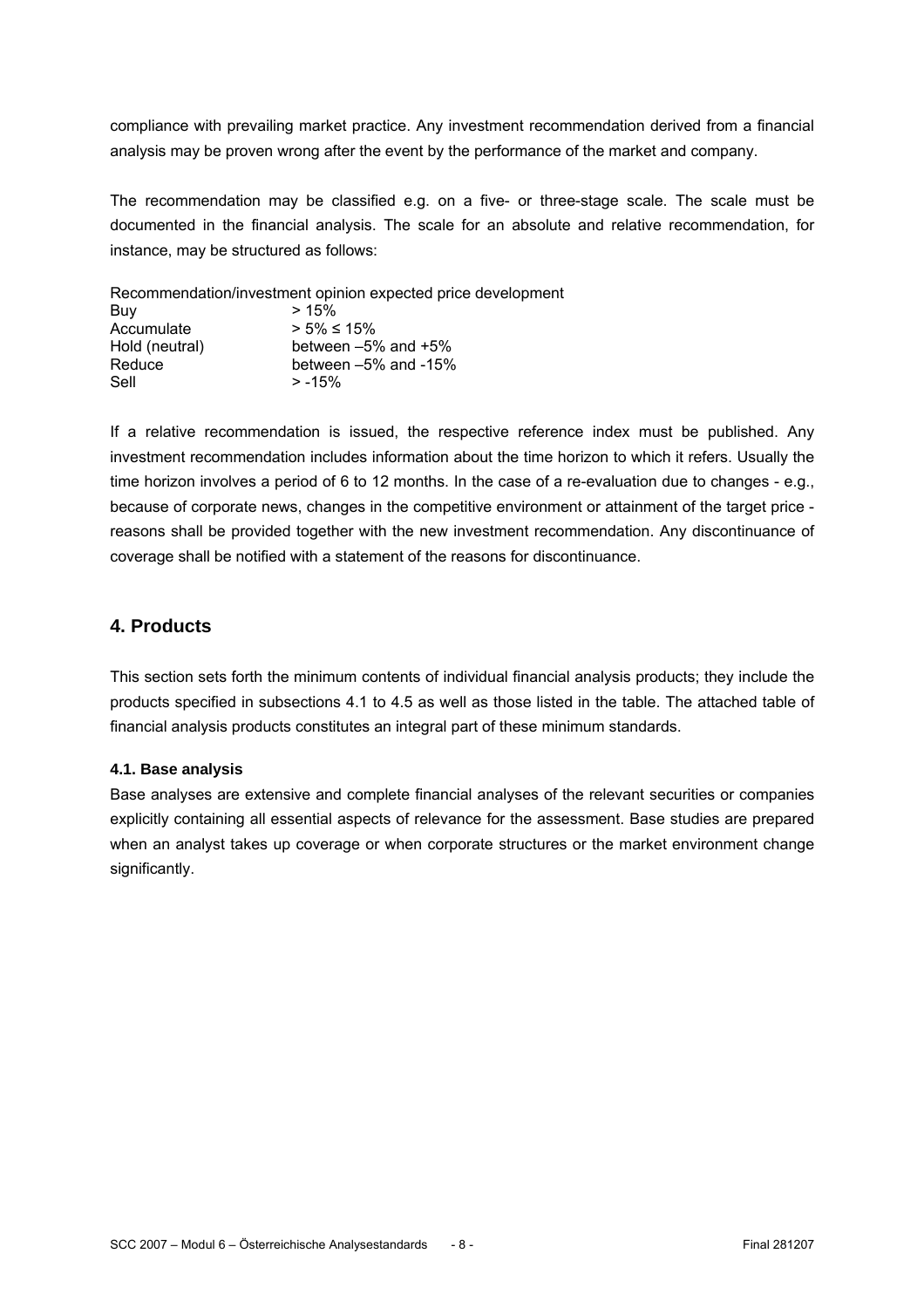Ideally, they should include all steps of the analysis process chain and thus the following contents:

- Executive summary/investment case
- Strengths/weaknesses analysis
- Assessment
- Company profile
- Market/competition analysis
- Corporate governance
- Comment on the management
- Shareholder structure
- Fundamental analysis/forecast model
- Investment recommendation

Formally, the base analysis must include the following, notwithstanding the provisions of sec. 48f of the Austrian Stock Exchange Act:

- Reason for the financial analysis
- Name of the analyst
- Date of preparation
- Current share price
- Overview of key data
- Definition of the recommendation (if there is a recommendation )
- Reference to conflicts of interest
- Disclaimer

#### **4.2. IPO analysis**

In principle, an IPO analysis has the same contents as a base analysis and follows the same process of analysis. In addition to the information in the base analysis, it includes information regarding the application of revenues from the issue in case of a change in the company capital. To avoid conflicts of interest, IPO analyses should not include any recommendations.

#### **4.3. Financial analysis update**

Financial analysis updates are prepared on special occasions and therefore focus on the assessment of such processes. The financial analysis update is usually prepared on the following occasions:

- Extensive comments on company reports
- Analyst conferences/company visits
- Re-evaluation (changes to recommendations and assessments)

For reasons of space and time, publication of the following contents may be dispensed with in case of financial analysis updates: company profile, management analysis, shareholder structure, market and competition analysis, corporate governance analysis. Reference shall be made to the underlying forecast model.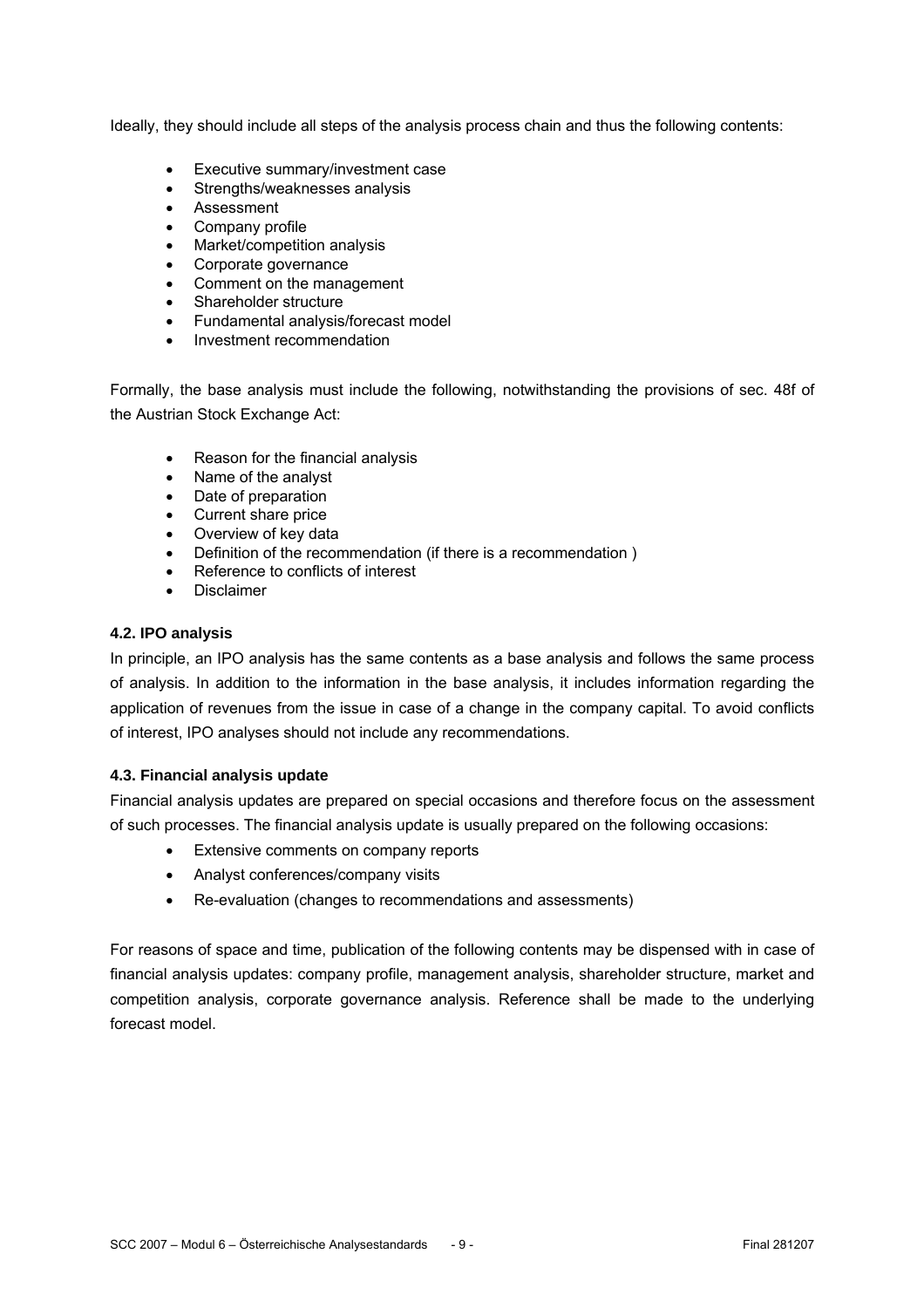#### **4.4. Summary analysis**

A summary analysis is a condensed financial analysis, which is usually prepared for special company or market-related occasions or for the sales support of specific customer groups. A summary analysis usually consists of a few lines and no more than 1 or 2 pages. Relevant occasions include previews of company results or comments on company reports, changes to recommendations or evaluations.

If a direct investment recommendation is given, the summary analysis should at least include a brief summary of the assessment and the strengths/weaknesses analysis.

In accordance with the requirements of these minimum standards, the unpublished steps of the analysis must be completed prior to publication in order to warrant a high-quality analysis.

#### **4.5. Comment**

A comment is a timely assessment of news and results published by analysed companies. This comment is usually comprised of several lines (e.g. dailies, flashes, etc.).